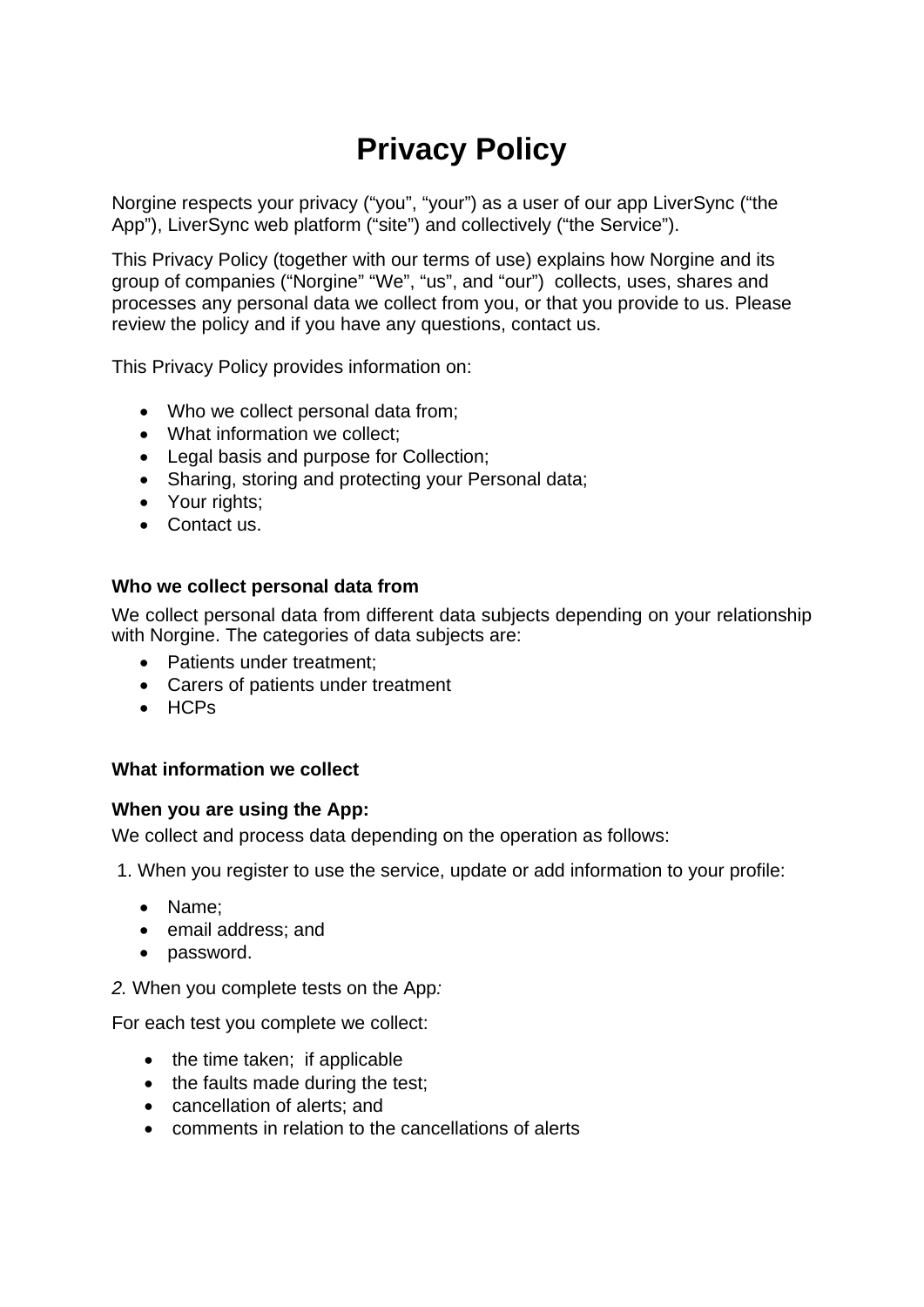The results are compared against previous results and a calculation will provide an alert if you need to seek medical help. When cancelling an alert, we receive any comments you add.

2. When you connect with doctors, nurses or carers:

When you connect to another person, we collect the following:

- the name you give them;
- their relationship to you; and
- their email.

### **We collect additional information from individuals you connect to your App:**

*When you connect with doctors or nurses -* When healthcare professionals register to the Service, we ask the healthcare professional to provide details to confirm they are a registered doctor or nurse. When a healthcare professional submits patient information through the Service, based on permissions from both the patient and the healthcare professional, we receive patient profile information including: name, email address, telephone number and a number submitted by the healthcare professional. EEA-user data entered by healthcare providers is independently controlled by the healthcare provider and Norgine, and is subject to the healthcare provider's privacy policy in addition to this Privacy Policy. All other EEA-user data collected through the Service is governed by this Privacy Policy for which Norgine is the Data Controller.

### **When You Contact Us:**

When you contact Norgine directly, such as when you contact our Customer Support team, we will receive the contents of your message or any attachments you may send to us, as well as any additional information you choose to provide.

The services and information available on our Service are intended for persons 18 years of age and older. We will not knowingly collect, use or disclose data from a person under the age of 18.

We also collect personal data when you report a possible incident, side effect or adverse event associated with one of our products, which may include your gender, date of birth and information about your health.

### **Use of your personal information**

In accordance with data privacy law, we can collect and use your personal data in the following situations:

- To provide our Service to you, to communicate with you about your use of our Service, to respond to your inquiries, and for other customer service purposes.
- To research and develop new products and features, to the extent permitted by law and, where required, with your consent.
- To better understand how users access and use our Service, on an aggregate or anonymous basis, in order to improve our Service and respond to user desires and preferences, and for other analytical purposes.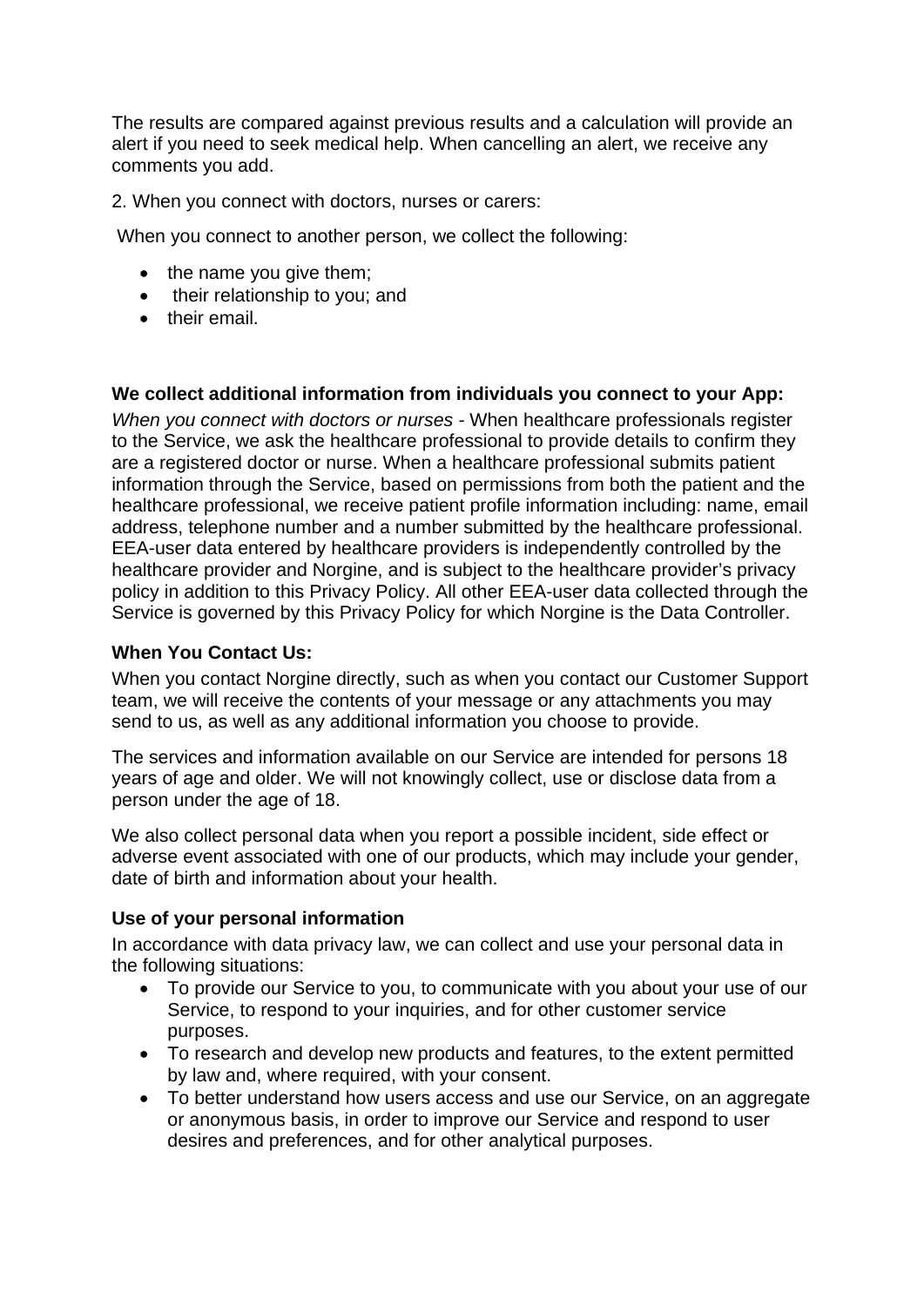- To comply with legal obligations, as part of our general business operations, and for other business administration purposes.
- Where we believe necessary to investigate, prevent or take action regarding illegal activities, suspected fraud, situations involving potential threats to the safety of any person or violations of this Privacy Policy.
- For legitimate business purposes: We use your personal data to make our communications more relevant and personalised to you, and to make your experience of our services more efficient and effective.

# **Storing and protecting your personal information**

We will retain your personal data for the period permitted by law and where we need to do so in connection with a legal action or an investigation. Otherwise, we will keep your personal data for as long as required to provide you with access to services you have requested, or for as long as necessary to allow us to respond to your question or request. After that period we will retain your data for one year or until you request removal.

Your personal data that we collect may be processed by Norgine, its affiliated companies and its trusted third parties. In some cases, we may transfer personal data to third countries outside the EU. Data privacy laws in the countries to which your personal data is transferred may not be equivalent to, or as protective as, the laws in the EU. In each case, we will implement appropriate measures to ensure that your personal data remains protected and secure when it is transferred outside of the EU, in accordance with applicable data privacy laws. By submitting your personal data, you agree to this transfer, storing or processing.

Once we have received your information, we will take all steps reasonably necessary to ensure that your personal data is treated in accordance with the requirements of applicable law and in accordance with this Privacy Policy.

We use a variety of security measures and technologies to help protect your personal data from unauthorised access, use, disclosure, alteration or destruction in line with applicable data privacy laws. We have implemented technical and organisational measures to secure your data. We use encryption technologies on our App. You can recognise that you are browsing on a secured website by the locksymbol in the address bar of your browser and by the address bar starting with https://.

### **How we share your information**

We may share your information, including personal information, as follows:

• *Your connected individuals including doctors, nurses or carers -* With your consent, we will share your information, including test completion status, results and alerts with your connected healthcare providers and/or carers that you designate to receive your information. This connection can be revoked at any time in the carer screen. Healthcare professionals will have to confirm the request before your data is removed from their view.